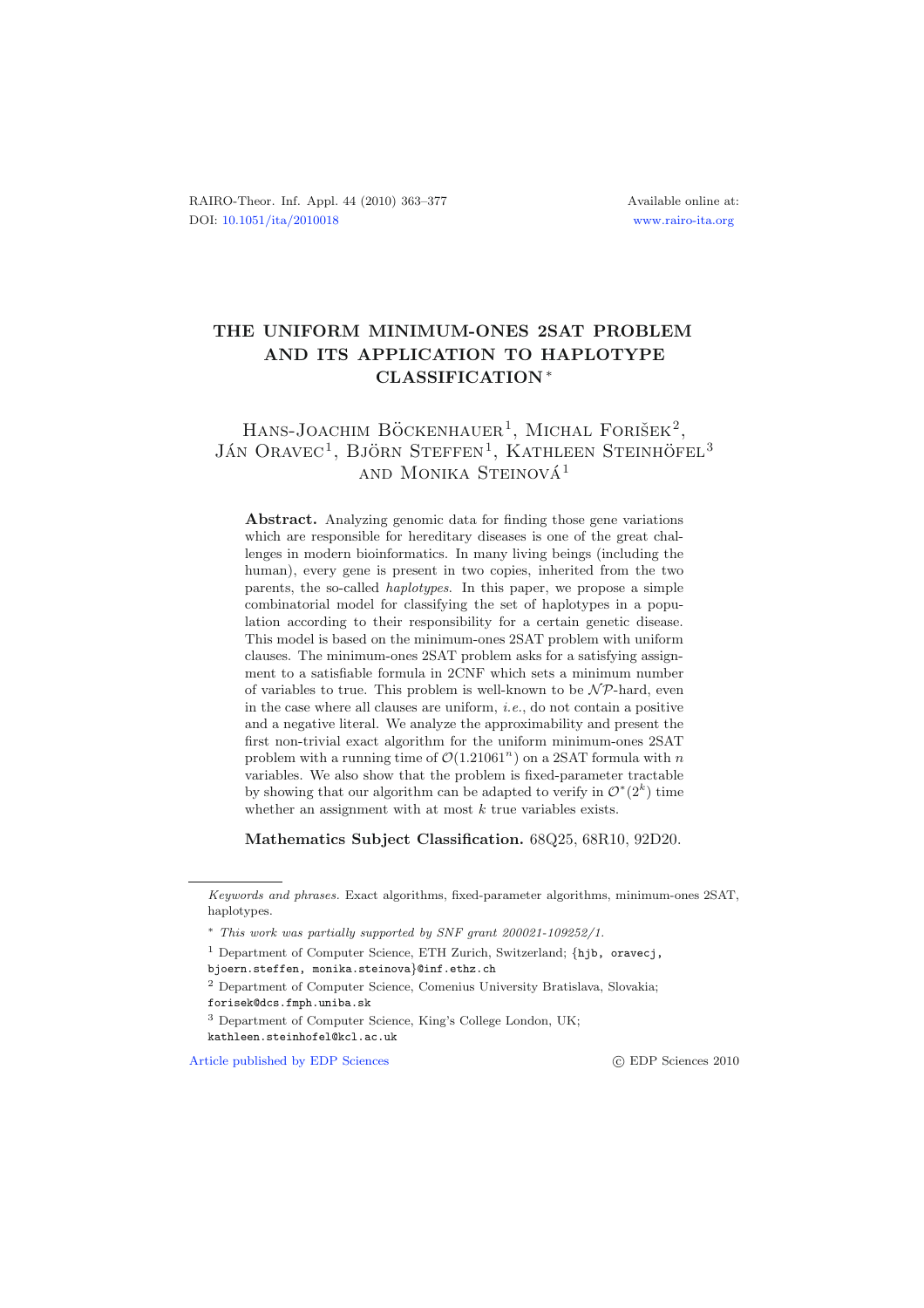# 364 H.-J. BÖCKENHAUER ET AL.

## 1. INTRODUCTION

With the enhancement of sequencing methods, more and more genetic data becomes available for research. One of the grand challenges in molecular biology is to interpret this genomic data and to make use of it, for example to detect genetic diseases. In this paper, we investigate a challenging combinatorial problem which arises in this context.

Humans and many other living organisms (including all vertebrates) have a diploid genome, *i.e.*, they have two copies for each chromosome. For an individual organism, these two copies usually differ from each other as a result of their inheritance from two separate parent entities. The most common differences are the so-called single nucleotide polymorphisms (SNPs), where a single nucleotide is replaced by another one. For a given chromosome, the complete sequence information of one copy is called a *haplotype*.

For the interpretation of such haplotype data, we consider the following classification problem: assume that the haplotype data of a population is given, together with some phenotypical data describing whether the individuals have symptoms of a specific genetically influenced disease or not. Our goal is to find a plausible subset of bad haplotypes occurring in the population which are responsible for this disease. We employ a very simple model by assuming that every ill individual carries at least one bad haplotype and that every healthy individual carries at least one good haplotype.

This problem can be formally described as the following variant of a satisfiability problem: we are given a satisfiable formula in 2CNF and the goal is to compute a satisfying assignment which minimizes the number of variables set to true. This problem is known as the *minimum-ones 2SAT problem*. It was first considered by Gusfield and Pitt [\[6\]](#page-14-0) who presented a 2-approximation algorithm for it. Although it is possible to decide the satisfiability of a 2CNF formula in linear time  $[1]$ , the minimum-ones 2SAT problem is  $N\mathcal{P}$ -hard and even  $\mathcal{APX}$ -hard since it is a generalization of the vertex cover problem.

In this paper, we concentrate on the *uniform* variant of the minimum-ones 2SAT problem, where the input formula does not contain any clause consisting of a negated and an unnegated variable. This problem variant exactly models our haplotype classification problem. This variant is hard as well, so we analyze its approximability and design an exact algorithm with an exponential running time of  $\mathcal{O}(1.21061^n)$ .

Additionally, we show that this uniform minimum-ones 2SAT problem is fixedparameter tractable by showing that our algorithm can be adapted to verify in  $\mathcal{O}^*(2^k)$  time whether an assignment with at most k true variables exists.

The paper is organized as follows. In Section [2,](#page-2-0) we fix our notation and give a formal definition of the minimum-ones 2SAT problem. In Section [3,](#page-3-0) we describe how to apply our result to the haplotype classification problem. Section [4](#page-4-0) is devoted to the approximability of the minimum-ones 2SAT problem. In Section [5,](#page-7-0) we present our main result, namely, a fast exact algorithm for the uniform case of the minimum-ones 2SAT problem. We conclude the paper in Section [6.](#page-14-2)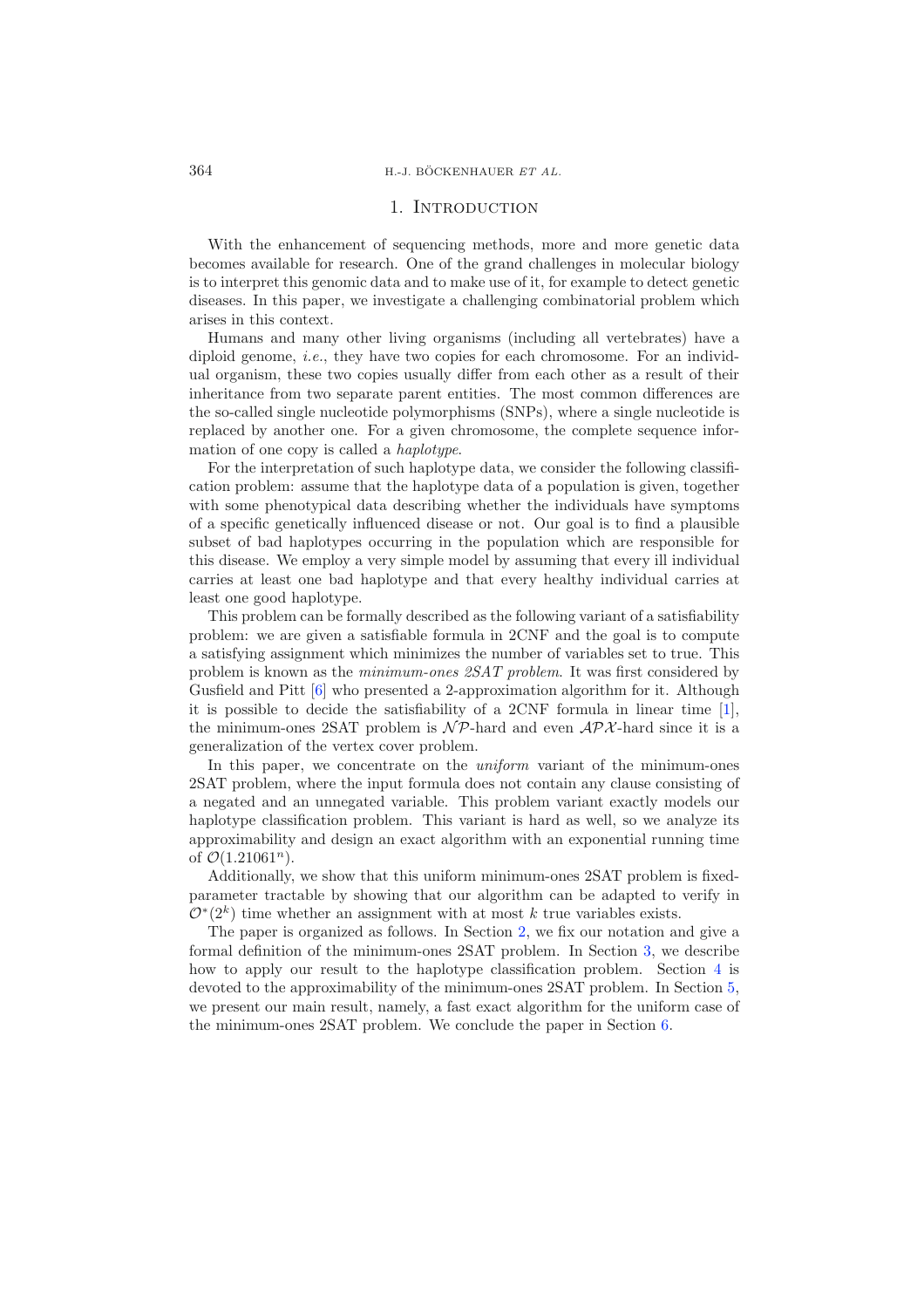#### 2. Preliminaries

<span id="page-2-0"></span>In this section, we define the basic notions we will be using throughout the paper. We consider Boolean formulas over a set of variables  $X = \{x_1, \ldots, x_n\}$ . A *literal* is either some variable  $x \in X$  or its negation  $\overline{x}$ . A *clause* is a disjunction of literals, *i.e.*, a formula of the form  $(y_1 \vee y_2 \vee \cdots \vee y_k)$  where the  $y_i$  are literals over X. A Boolean formula is said to be in *conjunctive normal form (CNF)* if it is a conjunction of disjunctions of literals, *i.e.*, a formula  $C_1 \wedge \ldots \wedge C_m$  for some clauses  $C_1, \ldots, C_m$ . We say that a CNF formula is in *2CNF* if every clause contains exactly 2 literals. A 2CNF clause is called *positive* if both literals in it are unnegated variables; it is called *negative* if both literals are negated variables; *mixed*, if it contains one negated and one unnegated variable.

An *assignment* for a formula  $\varphi$  over X is a function  $\beta: X \to \{0,1\}$  assigning a truth value to every variable. An assignment  $\beta$  *satisfies* a formula  $\varphi$ , if the standard Boolean evaluation of  $\varphi$  using the assignment  $\beta$  yields the value 1. A formula is *satisfiable*, if there exists a satisfying assignment for it.

<span id="page-2-1"></span>**Definition 2.1.** Min-Ones-2SAT is the following optimization problem:

**Input:** A satisfiable 2CNF formula  $\varphi = C_1 \wedge C_2 \wedge \cdots \wedge C_m$  over the set of variables  $X = \{x_1, \ldots, x_n\}.$ 

**Feasible solutions:** all satisfying assignments for  $\varphi$ .

**Costs:** The cost of a satisfying assignment  $\beta$  is the number of variables set to 1 by  $\beta$ .

**Goal:** minimization.

Uniform Min-Ones-2SAT is the restriction of Min-Ones-2SAT to input instances without mixed clauses, and Positive Min-Ones-2SAT is the restriction of Uniform Min-Ones-2SAT to inputs containing only positive clauses.

For our algorithms, we are going to use a graph representation for the UNIFORM Min-Ones-2SAT where the vertices of the graph correspond to the variables and the edges correspond to the clauses.

<span id="page-2-2"></span>**Definition 2.2.** For a formula  $\varphi$  in 2CNF without mixed clauses, we define the *satisfiability graph*  $G_{\varphi} = (X, E_+ \cup E_-)$ , where  $E_+ = \{\{x, y\} \mid (x \vee y)$  is a positive clause in  $\varphi$ } and  $E_ = {\{x, y\} | (\overline{x} \vee \overline{y})}$  is a negative clause in  $\varphi$ }. We call the edges from  $E_+$  *positive edges* and those from  $E_-$  *negative edges*. By  $G^+_{\varphi}$  and  $G^-_{\varphi}$ , we denote the graph induced by the edges  $E_+$  and  $E_-$ , respectively.

Note that the satisfiability graph is actually a multigraph, since two vertices may be connected by both a positive and a negative edge. Recall that a *vertex cover* of a graph  $G = (V, E)$  is a set  $C \subseteq V$  of vertices such that every edge is incident to at least one vertex from C. An *independent set* of a graph  $G = (V, E)$ is a set I ⊆ V of vertices that are pairwise non-adjacent. The *minimum vertex cover problem* (Min-VC) is the problem of finding a vertex cover of minimum cardinality in a given graph, whereas the *maximum independent set problem* is the problem of finding an independent set of maximum cardinality in a given graph.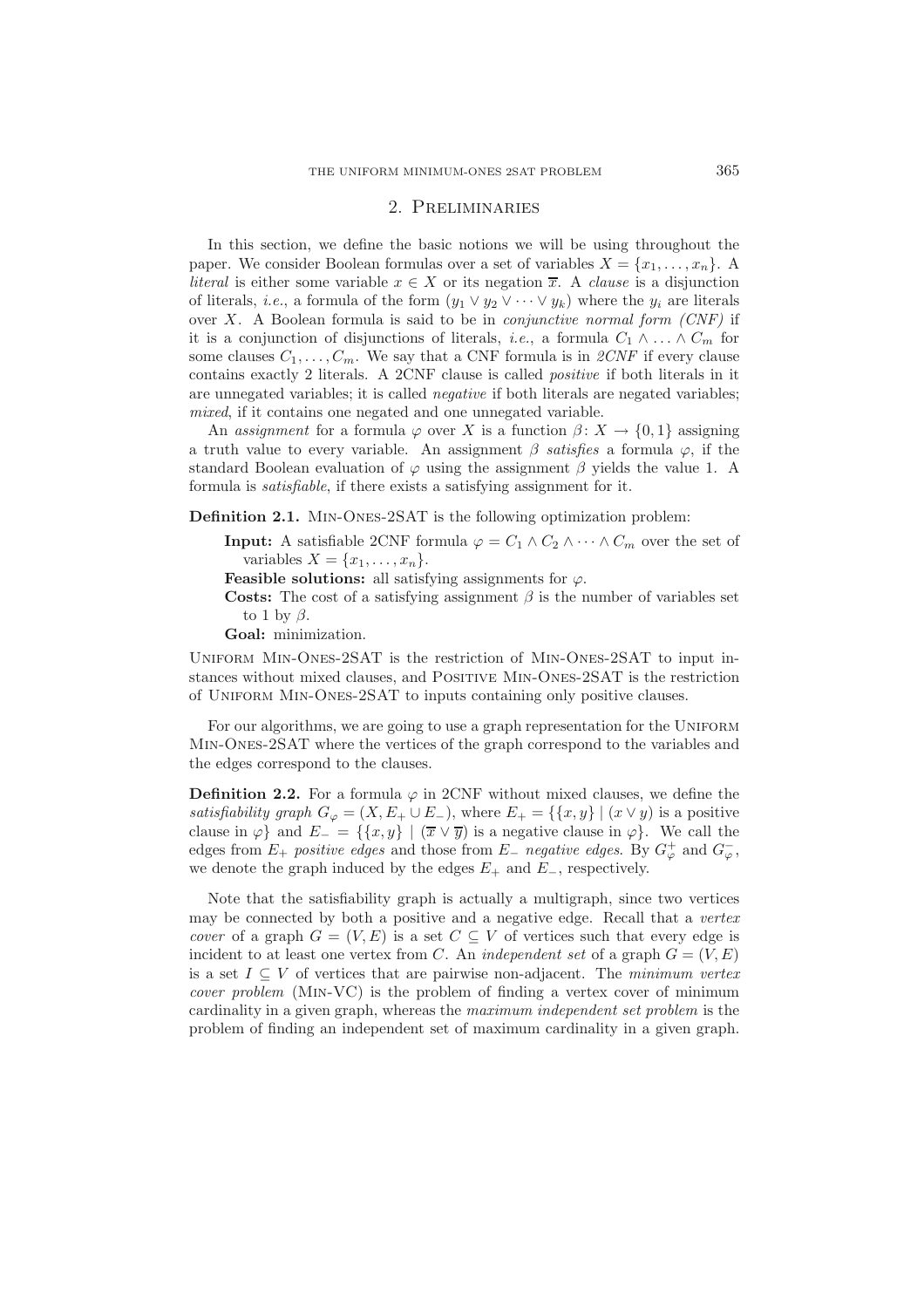<span id="page-3-2"></span>For the ease of presentation, we use the short notation  $xy$  for an edge  $\{x, y\}$  in any graph.

### **Observation 2.3.** POSITIVE MIN-ONES-2SAT is equivalent to MIN-VC.

Note that in every positive clause at least one variable has to be set to true and in every negative clause at most one variable may be set to true in order to satisfy the formula. Considering our graph representation, this leads to the following observation.

<span id="page-3-1"></span>**Observation 2.4.** UNIFORM MIN-ONES-2SAT is equivalent to the problem of finding a minimum vertex cover in  $G_{\varphi}^+$  that is an independent set in  $G_{\varphi}^-$ .

## 3. Application to a haplotype classification problem

<span id="page-3-0"></span>In this chapter, we will present the application of UNIFORM MIN-ONES-2SAT for classifying haplotypes in more detail. The goal is to find genes which are responsible for the predisposition for some diseases.

Recall that the genome of every human is present in two copies in every cell. These two copies, called *haplotypes*, slightly differ from each other; one is inherited from the mother, the other from the father. In the following, we will not look at the whole genome of the individuals, but on smaller units, for example at the haplotypes of a single gene. This means that in a population of related individuals, some of the haplotypes will occur frequently, *e.g.*, because they have been conserved over some generations.

Some of these haplotypes might show genetic variations that are responsible for a predisposition for some kind of disease. It is of great importance to find these variations for a better understanding of such diseases and for the development of more successful treatments. Roughly speaking, our goal is to find these defective haplotypes in our data. The first problem is that the genomic data generated by many sequencing experiments does not produce the haplotypes of an individual, but rather a mixture of both haplotypes, the so-called *genotype*. It is a challenging problem by itself to compute the haplotypes from the genotype, but some successful algorithms have been presented in the literature; for an overview see, for example,  $[2,3,12]$  $[2,3,12]$  $[2,3,12]$  $[2,3,12]$ .

We do not want to consider this problem here, rather we assume that we have access to some reliable haplotype data. Together with this haplotype data for some population of individuals, we are given some phenotypical data describing for each individual whether it shows some symptoms of the disease or not.

It is assumed that the predisposition for the disease is connected to some genetic defect on one or both haplotypes of the individual. The goal is to learn how to distinguish haplotypes with this defect from normal ones.

We now want to classify the individuals from the population into six different types according to the relationship between their haplotypes and the observed symptoms of the disease as shown in Table [1.](#page-4-1) Note that the information from the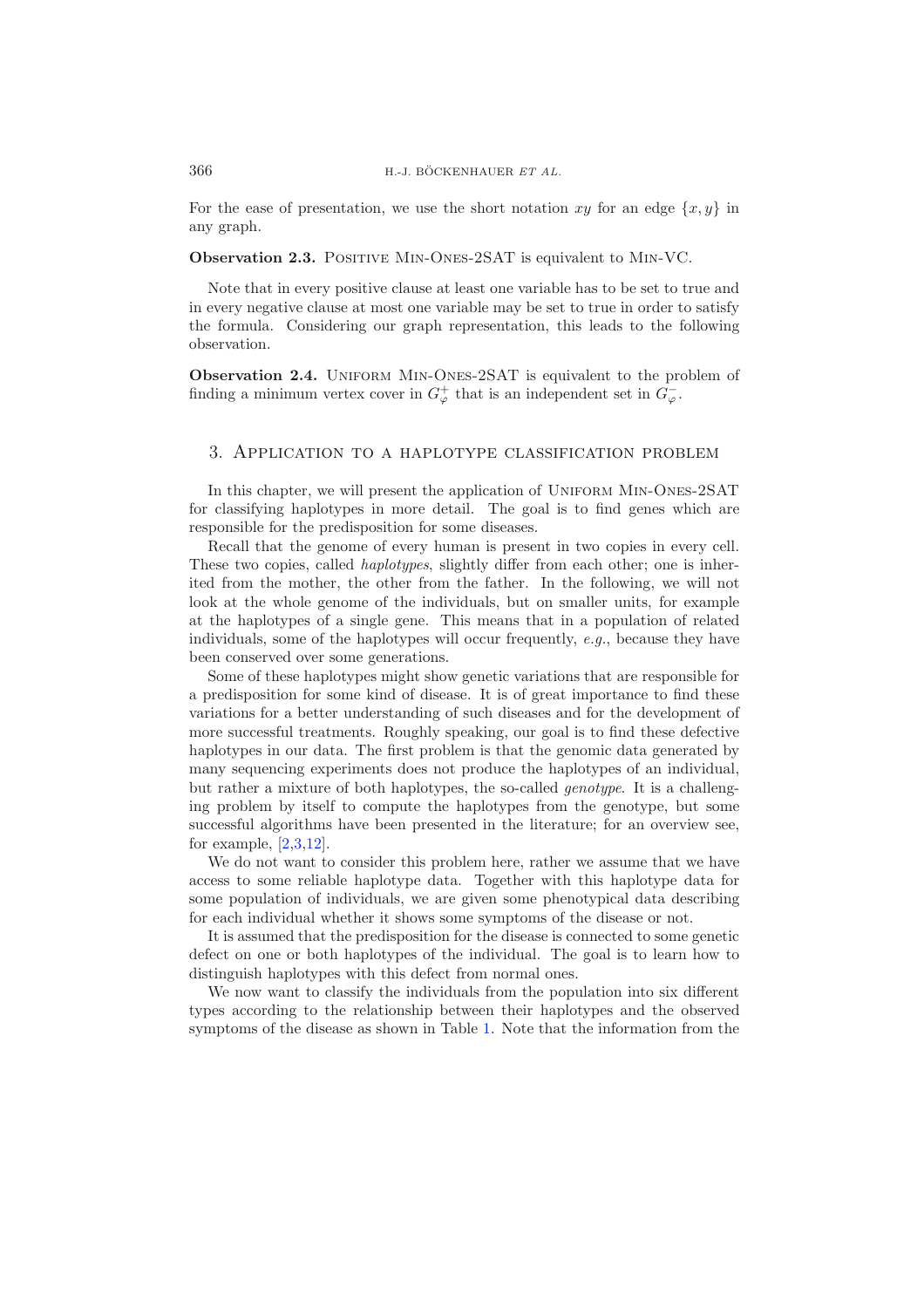| Type           | Phenotype           | Haplotypes            |
|----------------|---------------------|-----------------------|
|                | Healthy             | Both normal           |
| $\overline{2}$ | Healthy             | 1 normal, 1 defective |
| 3              | Symptoms of disease | 1 normal, 1 defective |
| 4              | Symptoms of disease | Both defective        |
| 5              | Healthy             | Both defective        |
| 6              | Symptoms of disease | Both normal           |

<span id="page-4-1"></span>TABLE 1. Types of individuals according to haplotype and phenotype data.

second column of the table is known to us whereas the information from the third column is what we would like to deduce.

For a first attempt of classifying the haplotypes and finding the defective ones, we want to simplify the model by restricting ourselves to the first four rows of Table [1.](#page-4-1) This means, we assume that the population does neither include individuals which show symptoms of the disease but have two normal haplotypes nor healthy individuals with two defective haplotypes. Intuitively, this means, we assume that an individual with two defective haplotypes will almost surely show symptoms of the disease, whereas it is rare for an individual to show symptoms of the disease without genetic predisposition.

This problem can now be modelled by Uniform Min-Ones-2SAT : Consider the haplotypes as the variables of the formula, where an assignment of 1 to a variable means to classify the respective haplotype as defective. Then every individual of the population describes one clause of the formula. For a healthy individual, at least one of its two haplotypes has to be normal; this corresponds to a negative clause. On the other hand, if an individual shows symptoms of the disease, this means that at least one of its haplotypes has to be defective, corresponding to a positive clause. Therefore, finding an assignment with as few as possible ones, represents an explanation for the disease with the smallest possible number of defective haplotypes. This mirrors our expectation that the population should contain more normal haplotypes than defective ones.

## 4. Approximability of Uniform Min-Ones-2SAT

<span id="page-4-0"></span>In this section, we present some results on the approximability of UNIFORM Min-Ones-2SAT. We start with an upper bound.

**Observation 4.1.** There exists a polynomial-time approximation algorithm for Uniform Min-Ones-2SAT with ratio 2.

*Proof.* Gusfield and Pitt have shown that MIN-ONES-2SAT is 2-approximable [\[6\]](#page-14-0). Since Uniform Min-Ones-2SAT is a special case of Min-Ones-2SAT, the claim immediately follows.  $\Box$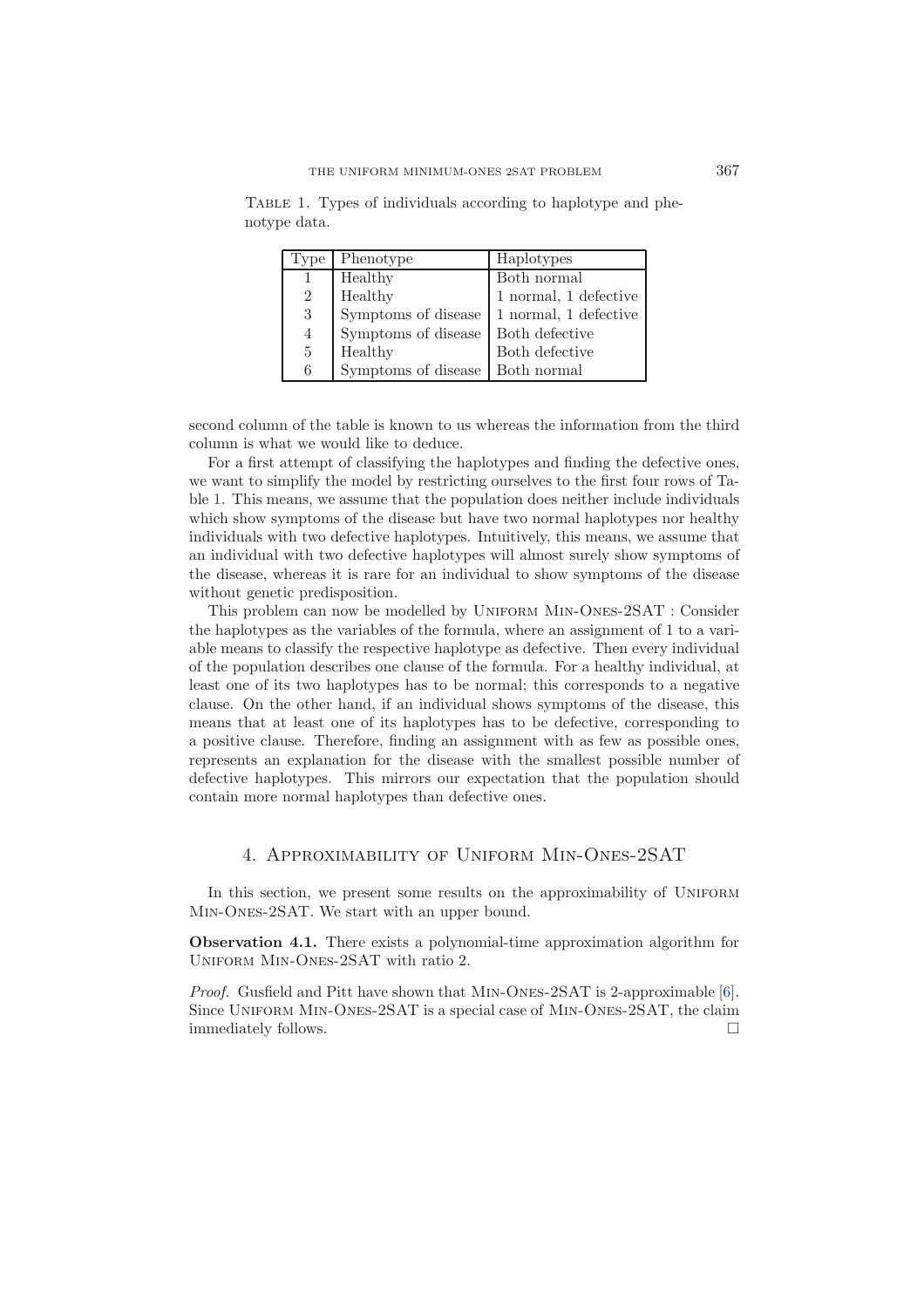Since UNIFORM MIN-ONES-2SAT is a generalization of MIN-VC according to Observation [2.4,](#page-3-1) any approximation ratio better than  $2 - \frac{1}{\Delta_G}$  (where  $\Delta_G$  denotes the maximum degree of the satisfiability graph) or better than  $2 - \frac{1}{\Theta(\sqrt{\log n})}$  would<br>improve on the best known MN VC approximation [8,10] improve on the best known Min-VC approximation [\[8](#page-14-6)[,10](#page-14-7)].

Regarding the lower bounds on the approximation ratio, UNIFORM MIN-ONES-2SAT inherits the results from Min-VC. This leads to the following observation.

**Observation 4.2.** UNIFORM MIN-ONES-2SAT is  $APX$ -hard and not approximable within a ratio of 1.3606, unless  $P = \mathcal{NP}$  and not approximable within a factor better than 2 unless the unique games conjecture holds.

*Proof.* This follows immediately from the respective result for MIN-VC [\[5](#page-14-8)[,9\]](#page-14-9).  $\Box$ 

We now prove that UNIFORM MIN-ONES-2SAT is as hard to approximate as Min-Ones-2SAT.

**Theorem 4.3.** For every polynomial-time  $\alpha$ -approximation algorithm  $A_U$  for UNIFORM MIN-ONES-2SAT, there exists a polynomial-time algorithm  $A_N$  for Min-Ones-2SAT *with asymptotic approximation ratio* α*.*

*Proof.* Let  $A_U$  be a polynomial-time  $\alpha$ -approximation algorithm for UNIFORM MIN-ONES-2SAT. We show in the following how  $A_U$  can be used to find an asymptotic  $\alpha$  -approximate solution to any MIN-ONES-2SAT instance.

Consider an input instance  $\varphi$  for MIN-ONES-2SAT over the set of variables  $X = \{x_1, \ldots, x_n\}$ . Let m denote the number of clauses of  $\varphi$  and let  $m_N$  denote the number of non-uniform (*i.e.*, mixed) clauses in  $\varphi$ . Without loss of generality, we assume that the clauses are numbered such that  $C_1, \ldots, C_{m_N}$  are the mixed clauses. Moreover, we assume that  $\varphi$  is not satisfied by the all-zero assignment.

Define  $k := [(\alpha - 1) \cdot (m_N + n) \cdot f(n)]$ , where f denotes some unbounded, but arbitrarily slowly increasing function, *e.g.*, the inverse of the Ackermann function.

From  $\varphi$ , we construct a UNIFORM MIN-ONES-2SAT formula  $\psi$  in two steps. In the first step, we add new variables  $y_1, \ldots, y_n$  and  $z_{1,1}, z_{1,2}, \ldots, z_{1,k}, \ldots, z_{n,1}, \ldots$  $z_{n,k}$  together with new clauses  $(x_i \vee y_i)$ ,  $(\overline{x_i} \vee \overline{y_i})$ ,  $(y_i \vee z_{i,j})$ , and  $(\overline{y_i} \vee \overline{z_{i,j}})$ , for all  $i \in \{1, ..., n\}$  and all  $j \in \{1, ..., k\}$ .

<span id="page-5-0"></span>In the second step, we add new variables  $u_1, \ldots, u_{m_N}$  and  $v_1, \ldots, v_{m_N}$  and replace the mixed clause  $C_i = (x_{i_1} \vee \overline{x_{i_2}})$  by the four uniform clauses  $(x_{i_1} \vee v_i)$ ,  $(\overline{x_{i_2}} \vee \overline{v_i}), (v_i \vee u_i), \text{ and } (\overline{v_i} \vee \overline{u_i}), \text{ for all } i \in \{1, \ldots, m_N\}.$ 

The satisfiability graph of the resulting formula  $\psi$  is shown for a sample formula in Figure [1.](#page-6-0)

Clearly, the formula  $\psi$  can be constructed from  $\varphi$  in polynomial time. We prove in the following that restricting an  $\alpha$ -approximate assignment for  $\psi$  to the variables from X yields the desired asymptotic  $\alpha$ -approximate solution for  $\varphi$ . For this, we prove the following claim:

> Let  $\beta$  be a satisfying assignment for  $\varphi$  setting c variables from X to one. Then every assignment  $\gamma$  for  $\psi$  which coincides with  $\beta$  on X satisfies  $\psi$  and has exactly  $n + c \cdot k + m_N$  variables set to one. (1)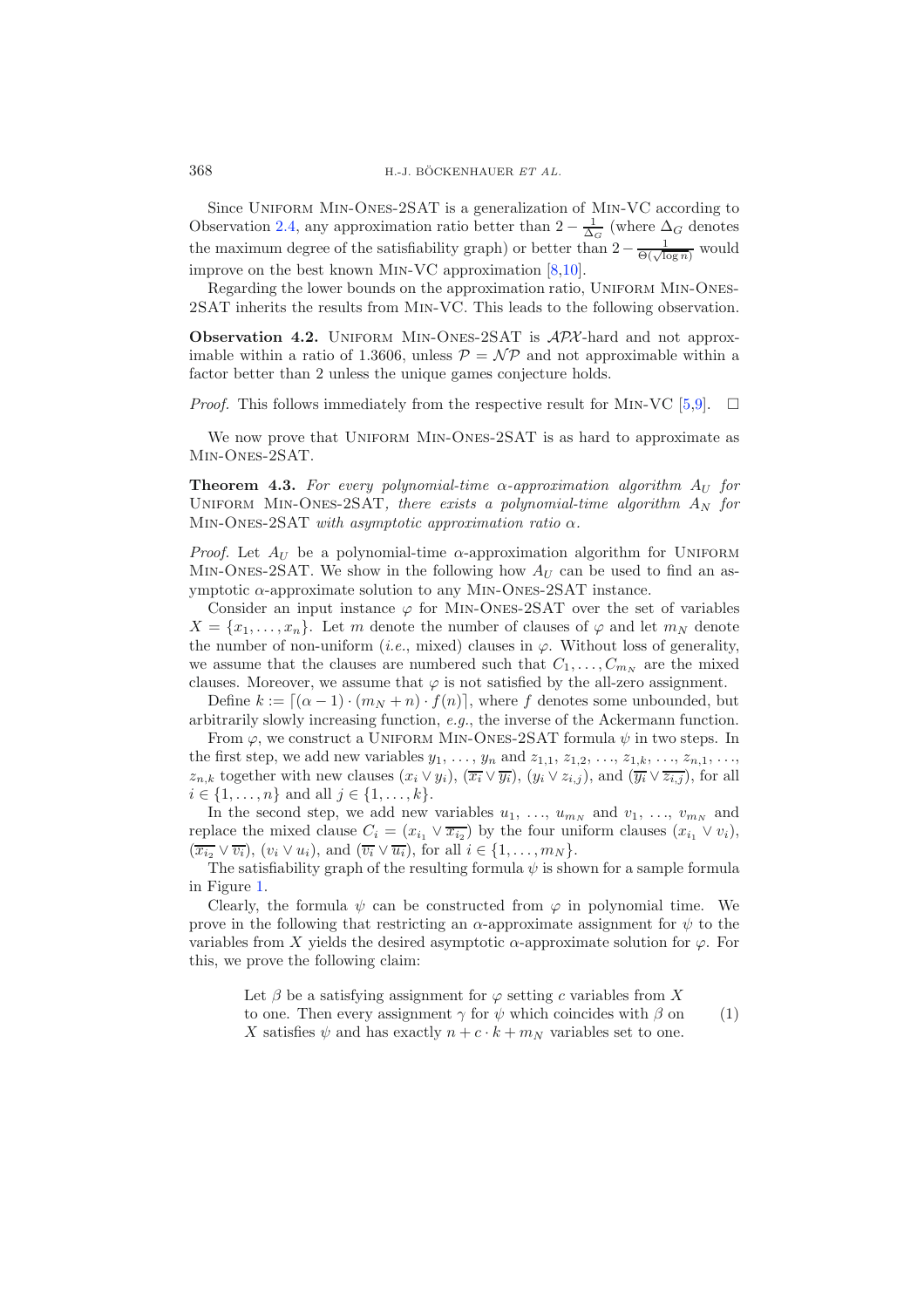THE UNIFORM MINIMUM-ONES 2SAT PROBLEM 369

<span id="page-6-0"></span>

FIGURE 1. The satisfiability graph of the uniform 2CNF formula  $\psi$  as constructed in the proof of Theorem [4.3](#page-3-2) for the 2CNF formula  $\varphi = (x_1 \vee \overline{x_3}) \wedge (\overline{x_2} \vee x_3) \wedge (x_1 \vee x_2)$ . Solid lines denote positive edges, dashed lines denote negative edges.

To prove this claim, we first consider the  $y$ - and  $z$ -variables. The respective clauses in  $\psi$  are constructed such that they formulate an exclusive-or constraint for  $x_i$ and  $y_i$  as well as an exclusive-or constraint for  $y_i$  and any of the  $z_{i,j}$ . Thus, if  $\beta(x_i) = \gamma(x_i) = 1$ , then  $\gamma(y_i) = 0$  and thus  $\gamma(z_{i_1}) = \ldots = \gamma(z_{i_k}) = 1$ . If, on the other hand,  $\beta(x_i) = \gamma(x_i) = 0$ , then  $\gamma(y_i) = 1$  and  $\gamma(z_{i_1}) = \ldots = \gamma(z_{i_k}) = 0$ . Overall,  $c \cdot k$  of the z-variables and  $n - c$  of the y-variables are set to one by  $\gamma$ .

We now consider the u- and v-variables. Let  $C_i = (x_{i_1} \vee \overline{x_{i_2}})$  be any mixed clause in  $\varphi$ . The two clauses  $(v_i \vee u_i)$  and  $(\overline{v_i} \vee \overline{u_i})$  formulate an exclusive-or constraint for  $v_i$  and  $u_i$ . Thus, every satisfying assignment  $\gamma$  for  $\psi$  has to satisfy exactly  $m_N$  of these variables. It remains to show that it is possible to extend any satisfying assignment  $\beta$  for  $\varphi$  such that it also satisfies the clauses added in the second step of the construction. For this, we distinguish three cases according to how a mixed clause  $C_i$  is satisfied by  $\beta$ . At least one of the two literals has to be set to one by β. If  $\beta(x_{i_1}) = 0$ , then  $\gamma(v_i) = 1$  is forced; if  $\beta(x_{i_2}) = 1$ , then this forces  $\gamma(v_i) = 0$ . If  $\beta(x_{i_1}) = 1$  and  $\beta(x_{i_2}) = 0$ , then  $v_i$  can be set arbitrarily.

Overall,  $\gamma$  sets  $c + c \cdot k + (n - c) + m_N = n + c \cdot k + m_N$  variables to 1 which proves the Claim [\(1\)](#page-5-0).

We are now ready to analyze the approximation ratio achieved by this transformation. Let  $c_{\text{opt}}$  denote the minimum number of ones which have to be set to 1 in order to satisfy  $\varphi$ . Due to Claim [\(1\)](#page-5-0), this implies that the minimum number of variables which have to be set to one for satisfying  $\psi$  is  $n + c_{opt} \cdot k + m_N$ . This means, an  $\alpha$ -approximation algorithm for UNIFORM MIN-ONES-2SAT computes an assignment  $\gamma_{\text{approx}}$  for  $\psi$  which sets at most  $\alpha \cdot (n + c_{\text{opt}} \cdot k + m_N)$  variables to one. Let x denote the number of variables from X which are set to one by  $\gamma_{\text{approx}}$ .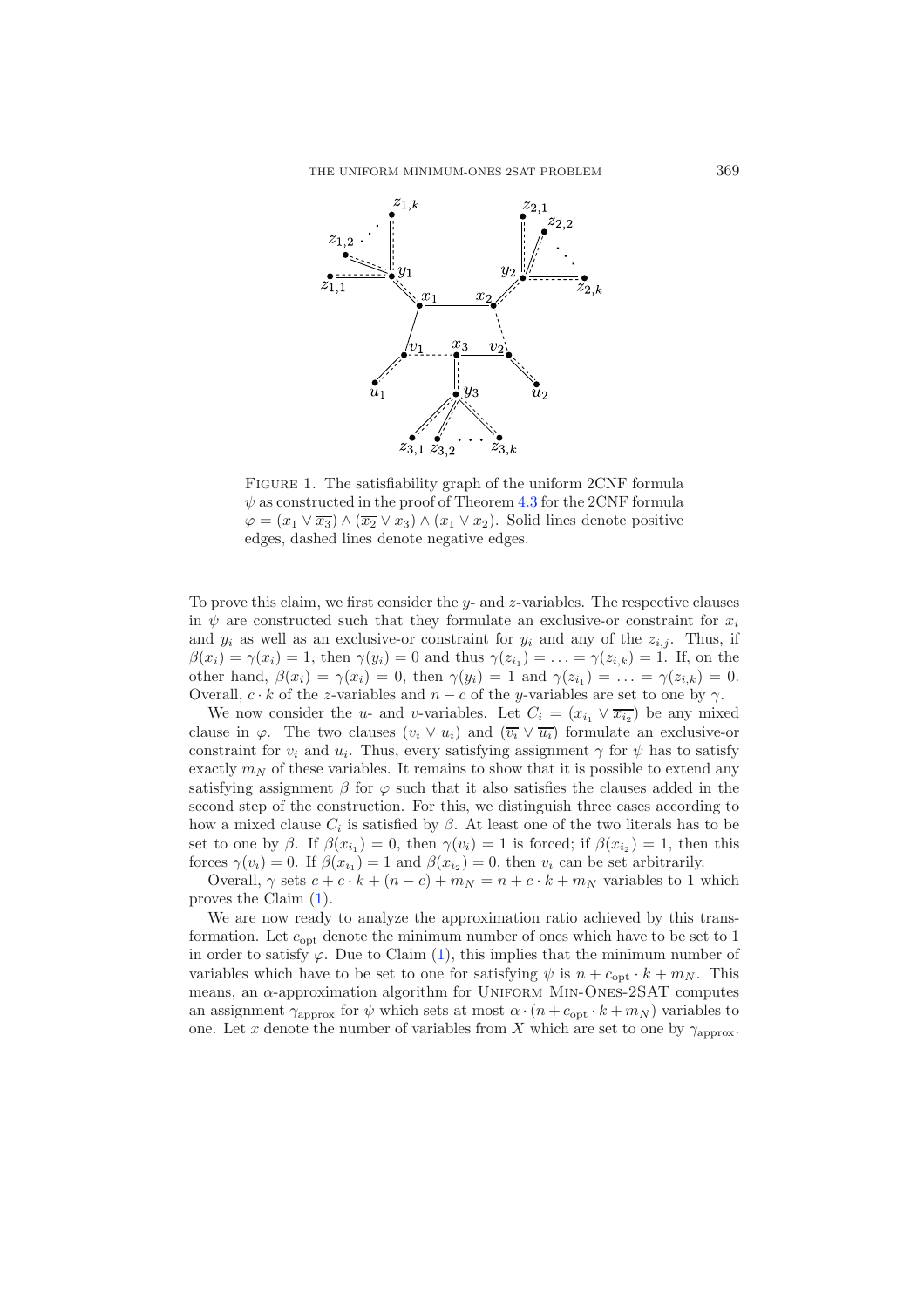Following the argumentation above, the number  $x$  can also be counted as

$$
x \le \alpha \cdot (n + c_{\text{opt}} \cdot k + m_N) - m_N - x \cdot k - (n - x).
$$

This leads to

$$
x \leq \frac{1}{k} \cdot (\alpha \cdot (n + c_{\text{opt}} \cdot k + m_N) - m_N - n).
$$

Thus, the approximation ratio of this approach can be estimated as

$$
\frac{x}{c_{\text{opt}}} \le \frac{1}{c_{\text{opt}}} \cdot \frac{1}{k} \cdot (\alpha \cdot (n + c_{\text{opt}} \cdot k + m_N) - m_N - n)
$$
  

$$
\le \alpha + \frac{1}{k} \frac{1}{c_{\text{opt}}} \cdot (\alpha - 1)(n + m_N) \le \alpha + \frac{1}{c_{\text{opt}} \cdot f(n)}
$$

<span id="page-7-0"></span>which tends to  $\alpha$  for n approaching infinity.

# 5. An Exact algorithm for Uniform Min-Ones-2SAT

In this section, we design a fast exact algorithm for UNIFORM MIN-ONES-2SAT. In the whole section, we use the graph representation of this problem. Given the satisfiability graph  $G_{\varphi} = (X, E_+ \cup E_-)$  of a uniform 2CNF formula  $\varphi$ , we are looking for a subset  $S \subseteq X$  of vertices, such that  $S \cap V(G_{\varphi}^+)$  is a minimum vertex cover on  $G^+_{\varphi}$  and  $S \cap V(G^-_{\varphi})$  is an independent set on  $G^-_{\varphi}$ . Our algorithm uses a standard branch-and-bound approach (see [\[7](#page-14-10)[,11\]](#page-14-11)).

#### 5.1. Deduction Rules

Below, we present a list of deduction rules that will be applied during the branch-and-bound algorithms whenever their premises apply.

**Dnegative:** If v is incident only to negative edges, we can deduce that  $v \notin S$ . **Dspread:** If we already decided that  $v \in S$ , and we have  $uv \in E_$ , we can deduce that  $u \notin S$ . Similarly, from  $v \notin S$  and  $uv \in E_+$  we have  $u \in S$ .

**Determinish** Details T if we have positive edges  $xy$  and  $xz$  and a negative edge  $yz$ , we can deduce that  $x \in S$ . If we have negative edges xy and xz and a positive edge yz, we can deduce that  $x \notin S$ .

**Dgreedy:** If  $v_1, \ldots, v_k$  (for some  $k \geq 1$ ) and u are vertices such that:

- for each i there is a positive edge  $v_i u$ ;
- no  $v_i$  has any other positive edges;
- there are no negative edges between  $u$  and vertices other than  $v_i$
- then we can just consider the case where  $u \in S$  and  $\forall i : v_i \notin S$ .

**Lemma 5.1.** *All presented deduction rules are correct. That is, applying any of the rules will never cause our search to skip all optimal valid assignments.*

 $\Box$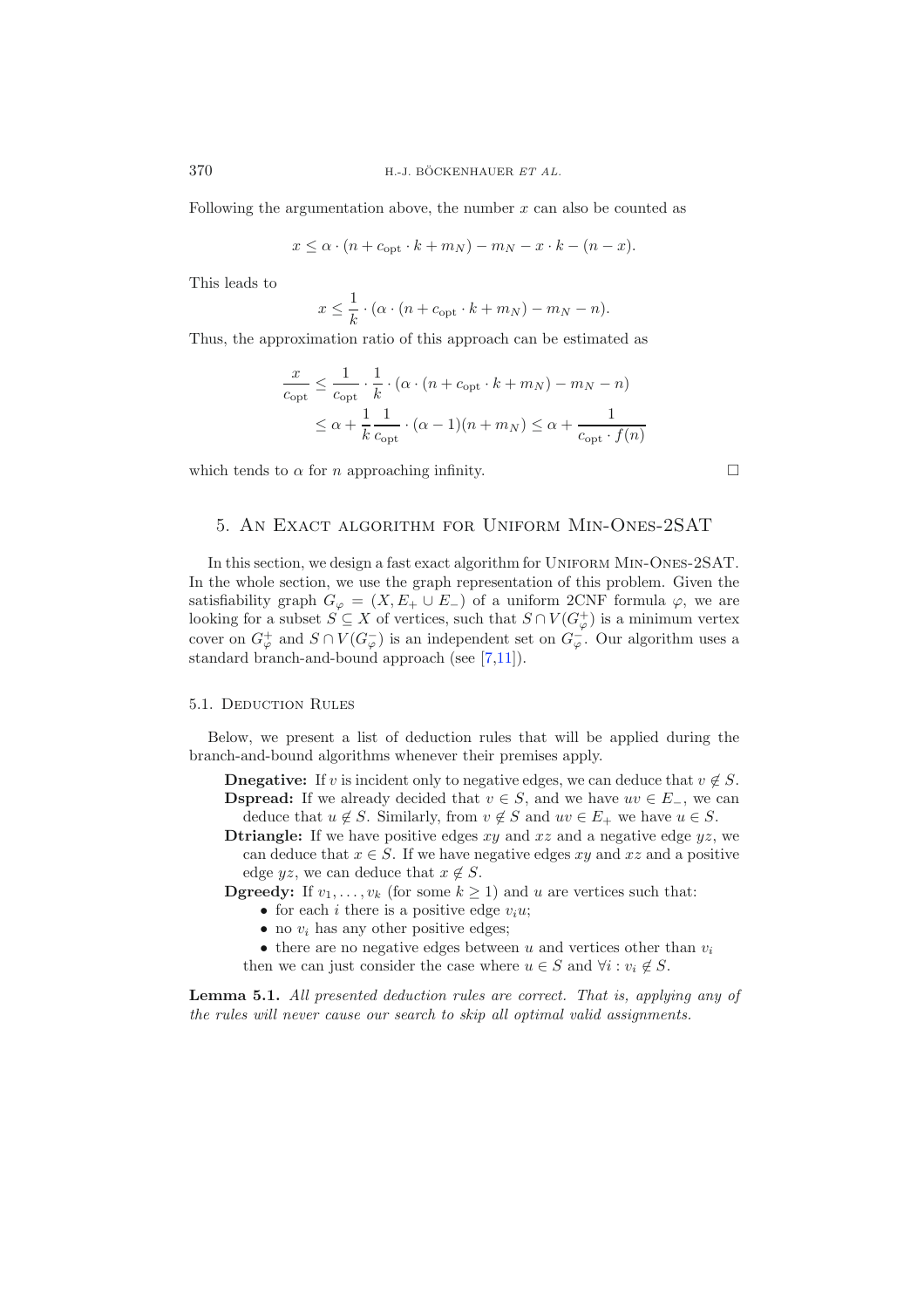- *Proof.* We will consider the deduction rules one at a time.
	- **Dnegative:** If a variable v only appears in negative clauses, we take any valid assignment where  $v$  is true and change it to false, thereby obtaining a better valid assignment. Hence we can just consider the case where  $v$  is false.
	- **Dspread:** Let  $v \in S$  and  $uv \in E_-.$  Then the only remaining way to satisfy the clause  $(\overline{u} \vee \overline{v})$  is to set u to false. If  $v \notin S$  and  $uv \in E_+$ , then the only way to satisfy the clause  $(u \vee v)$  is to set u to true.
	- **Dtriangle:** At least one of y and z must be false in any valid assignment. As there is a positive edge connecting that variable to  $x$ , it follows that  $x$ must be true in any valid assignment.

The other case is proved similarly. At least one of  $y$  and  $z$  must be true in any valid assignment. As there is a negative edge connecting that variable to x, it follows that x must be false in any valid assignment.

**Dgreedy:** Consider any valid assignment. Assume that, for some  $i$ , we have  $v_i \in S$ , that is, the variable  $v_i$  is true. This assignment can be changed as follows. Set all  $v_i$  to false. If u is false, set it to true. This change did not increase the number of true variables and it preserved the validity of the assignment. To see why the latter holds, note that all clauses that only contain  $u$  and one of the  $v_i$  are satisfied by our new assignment, all other clauses containing u are positive and therefore satisfied, and all other clauses containing the  $v_i$  are negative and therefore satisfied.

Hence, when looking for an assignment that minimizes the number of true variables, it is sufficient to consider the one chosen by this rule.  $\Box$ 

#### 5.2. The Algorithm

Our algorithm consists of several phases, as described below.

- **Phase 1:** We use **Dnegative** to ensure that each vertex is incident to a positive edge.
- **Phase 2:** While there is some vertex incident to at least 5 negative edges, we pick any such vertex v and branch on it (with applying **Dspread** afterwards).
- **Phase 3:** For any vertex v incident to some negative edges, we analyze all possible cases how its neighborhood looks like. In each case, we either show that we can deduce the state of some vertex, or we find a vertex such that branching on it produces two sufficiently smaller instances.
- **Phase 4:** Once only positive edges are left, we apply a general algorithm to find a minimum vertex cover.

In some situations, our algorithm will branch on a given vertex  $v$ , meaning that we sequentially try first the case  $v \in S$  and then the case  $v \notin S$ . In each case, we will be applying the deduction rules (usually the rule **Dspread**) to deduce as much information as possible. We call a branching an (a, b)*-branching* if in one case we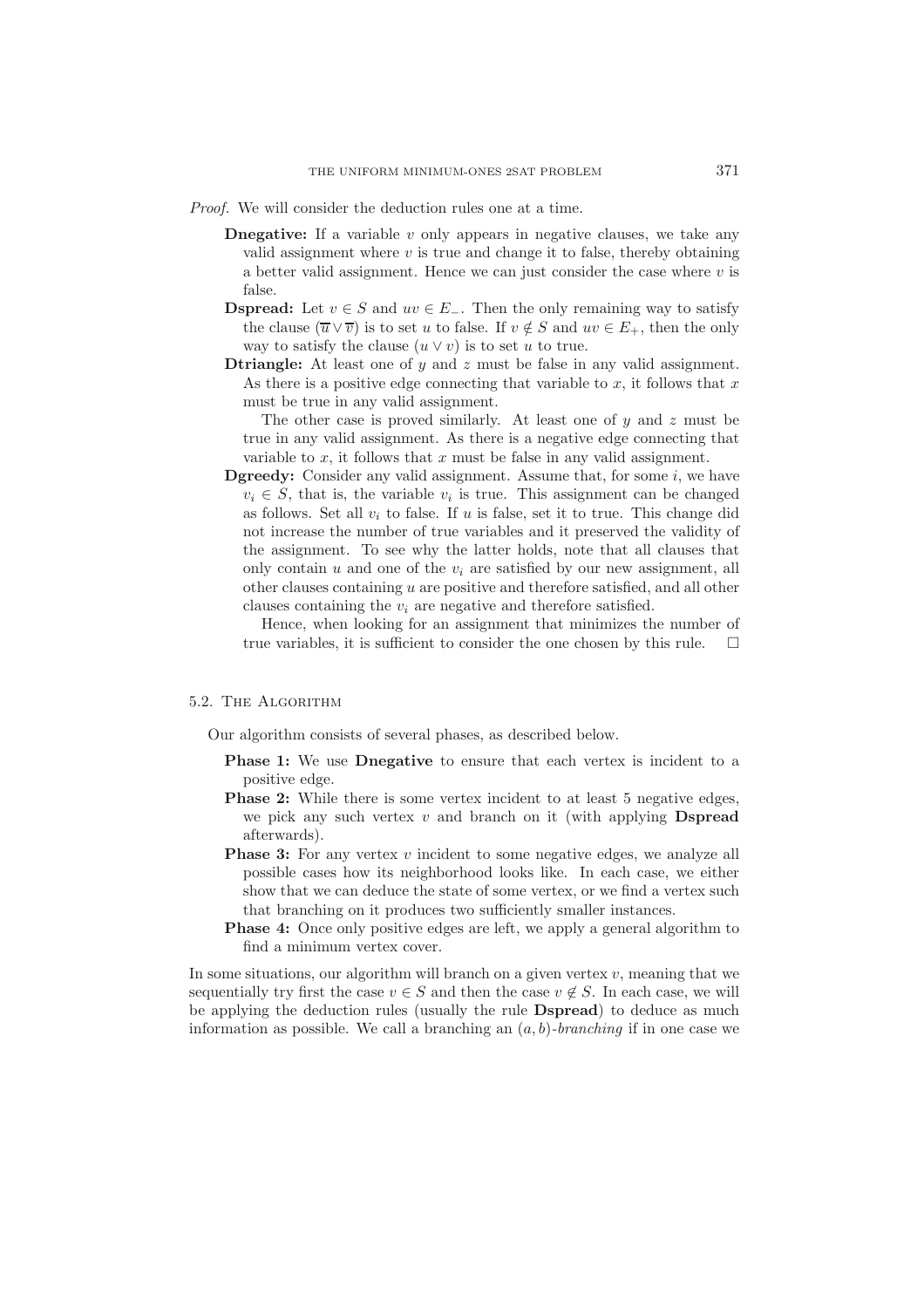can deduce the state of a vertices and in the other case the state of b vertices (including the one we branch on).

Now we give a detailed description of Phases 2 and 3 of our branch-and-bound algorithm. To achieve the desired running time, any branching must be at least a (6, 2)-, a (5, 3)-, or a (4, 4)-branching. We will call all such branchings *acceptable*.

We introduce some additional notation for the sake of the proof. The phrase *positive neighbor* is shorthand for "neighbor in the graph  $(X, E_+)$ ", similarly for *negative neighbor.* The degree of v in  $G^+_{\sigma}$  is denoted  $\Delta_{+}(v)$ ,  $\Delta_{-}(v)$  is defined similarly. We also define  $\Delta_{\pm}(v) = (\Delta_{+}(v), \Delta_{-}(v))$  and  $\Delta(v) = \Delta_{+}(v) + \Delta_{-}(v)$ .

In each of the cases presented below,  $v$  will be some vertex incident to negative edges,  $n_i$  will be its negative neighbors and  $p_j$  will be its positive neighbors. If some of the  $n_i$  coincide with some of the  $p_j$ , we will label them so that the last few  $n_i$  are equal to the first few  $p_i$ .

In all figures, the vertices shown as squares are already final, i.e., there are no other edges leaving these vertices. Positive edges are shown as full lines, negative edges are shown as dashed lines, unknown edges are dotted.

#### 5.2.1. *Phase 2: Handling vertices of large negative degree*

As the outcome of Phase 1, we know that  $\Delta_{+}(v) > 0$ , for all v.

Take any vertex v and let  $\Delta_{\pm}(v)=(a, b)$ . Regardless of the rest of the graph, if we branch on v, this will be at least an  $(a + 1, b + 1)$ -branching. If  $b > 4$ , this branching is guaranteed to be acceptable and we can do it immediately.

#### 5.2.2. *Phase 3: Other vertices of large degree*

Let v be an arbitrary vertex with  $\Delta(v) > 5$  and  $\Delta(v) > 0$ . Then the branching at  $v$  is clearly acceptable and we can do it immediately. After this process terminates, we get a graph in which each vertex is incident to at least one positive edge and at most four negative edges. Additionally, a vertex adjacent to some negative edges has degree at most 5. We will now show how to process the remaining vertices incident to negative edges.

### 5.2.3. *Phase 3: Vertices with four negative edges*

Suppose that  $\Delta_-(v) = 4$ . Then we must have  $\Delta_{\pm}(v) = (1, 4)$ . There has to be a positive edge incident to  $n_1$ . If it leads into a new vertex, by **Dspread** we get at least a (6, 2)-branching at v, otherwise we can apply the rule **Dtriangle**.

#### 5.2.4. *Phase 3: Vertices with three negative edges*

The case  $\Delta_{\pm}(v) = (2,3)$  is handled in the same way as  $\Delta_{\pm}(v) = (1,4)$ , except this time the branching is at least  $(5, 3)$  instead of at least  $(6, 2)$ .

Now let  $\Delta_{\pm}(v) = (1,3)$ . There is at least one positive edge incident to each of  $n_1$  and  $n_2$ . If there is a positive edge xy with  $x \in \{n_1, n_2\}$  and  $y \in \{n_1, n_2, n_3, p_1\}$ , we can apply **Dtriangle**. If two positive edges lead from  $n_1$  and  $n_2$  into two distinct new vertices, we get at least a  $(6, 2)$ -branching at v.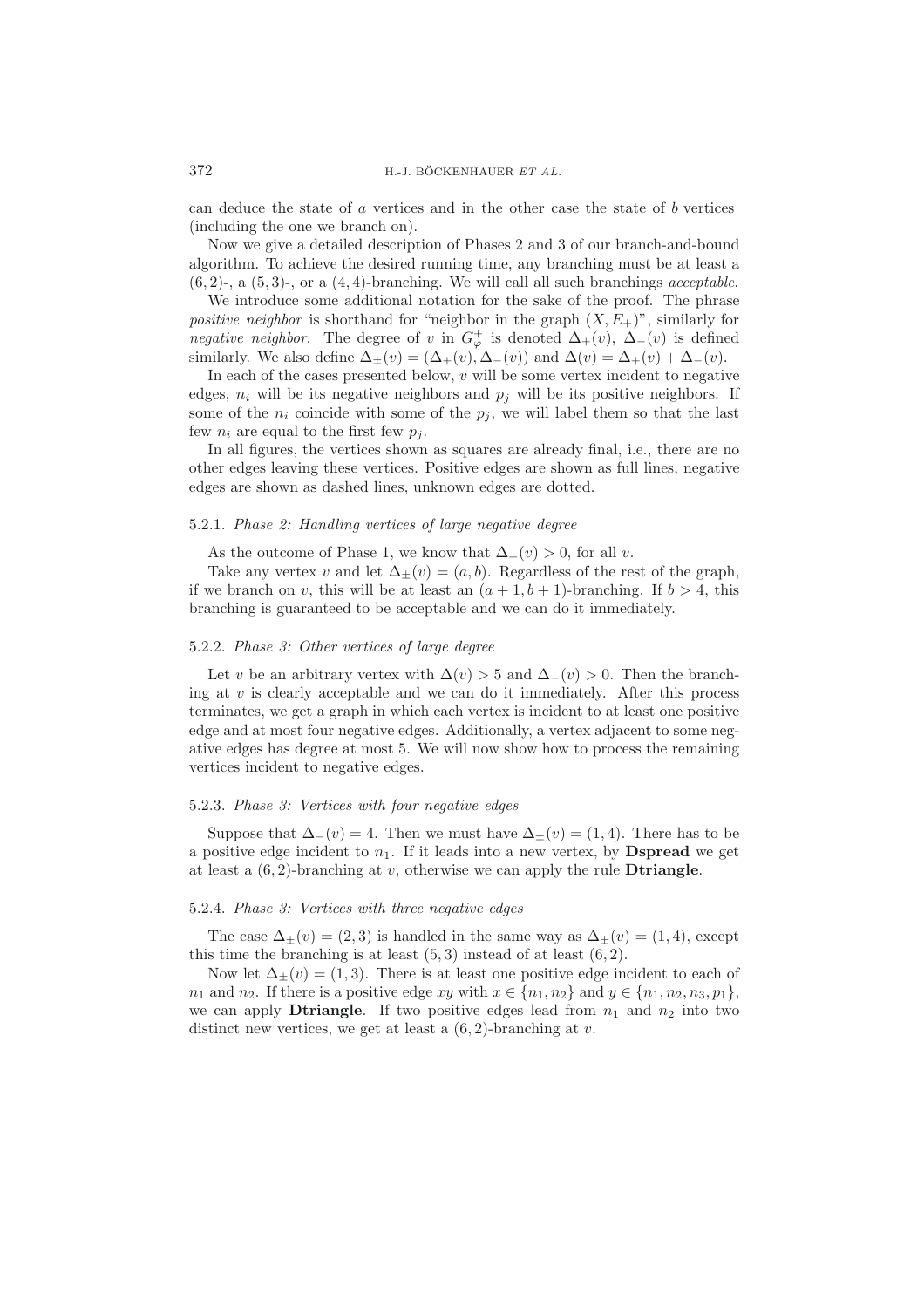<span id="page-10-0"></span>THE UNIFORM MINIMUM-ONES 2SAT PROBLEM 373

<span id="page-10-1"></span>

FIGURE 2. Two cases while handling a vertex  $v$  with three negative edges.



FIGURE 3. Three cases for  $v$  with two positive and two negative edges.

Finally, we are left with one of the cases shown in Figure [2.](#page-10-0) If there is a negative edge from a into a new vertex, we get a  $(6, 2)$ -branching at v. If there is a negative edge  $ap_1$ , we get a  $(5, 3)$ -branching at v. In all other cases we can apply **Dgreedy** at a.

From this moment we may assume that each vertex in our graph is incident to at most two negative edges.

#### 5.2.5. *Phase 3: Vertices with Two Negative Edges*

Three positive edges: We have  $\Delta_{\pm}(v) = (3, 2)$ .

If there is no positive edge  $vn_1$ , there must be a positive edge leaving  $n_1$ . If its second endpoint is a neighbor of v, we apply **Dtriangle**, otherwise we have at least a  $(4, 4)$ -branching at v.

In the remaining case, we have  $n_1 = p_1$  and  $n_2 = p_2$ . If  $\Delta(n_1) = \Delta(n_2) = 2$ , we apply **Dgreedy** at v. If there is any (positive or negative) edge  $xy$  with  $x \in \{n_1, n_2\}$  and  $y \in \{n_1, n_2, p_3\}$ , we can always apply **Dtriangle**. Finally, if there is an edge from one of  $n_1$  and  $n_2$  to a new vertex, we get an acceptable branching at  $v$ . (Either  $(5, 3)$  or  $(4, 4)$ , depending on the type of the new edge.) Two positive edges: We have  $\Delta_{+}(v) = (2, 2)$ .

If there is a positive edge  $n_1n_2$ , a negative edge  $p_1p_2$ , or any edge xy with  $x \in \{n_1, n_2\}$  and  $y \in \{p_1, p_2\}$ , we apply **Dtriangle**.

We will now consider three sub-cases depending on the number of  $n_i$  and  $p_j$ that coincide. These cases are shown in Figure [3.](#page-10-1)

In the left case, we must have positive edges leaving  $n_1$  and  $n_2$  into new vertices. If these are two distinct vertices, we get a  $(5,3)$ -branching at v. Otherwise label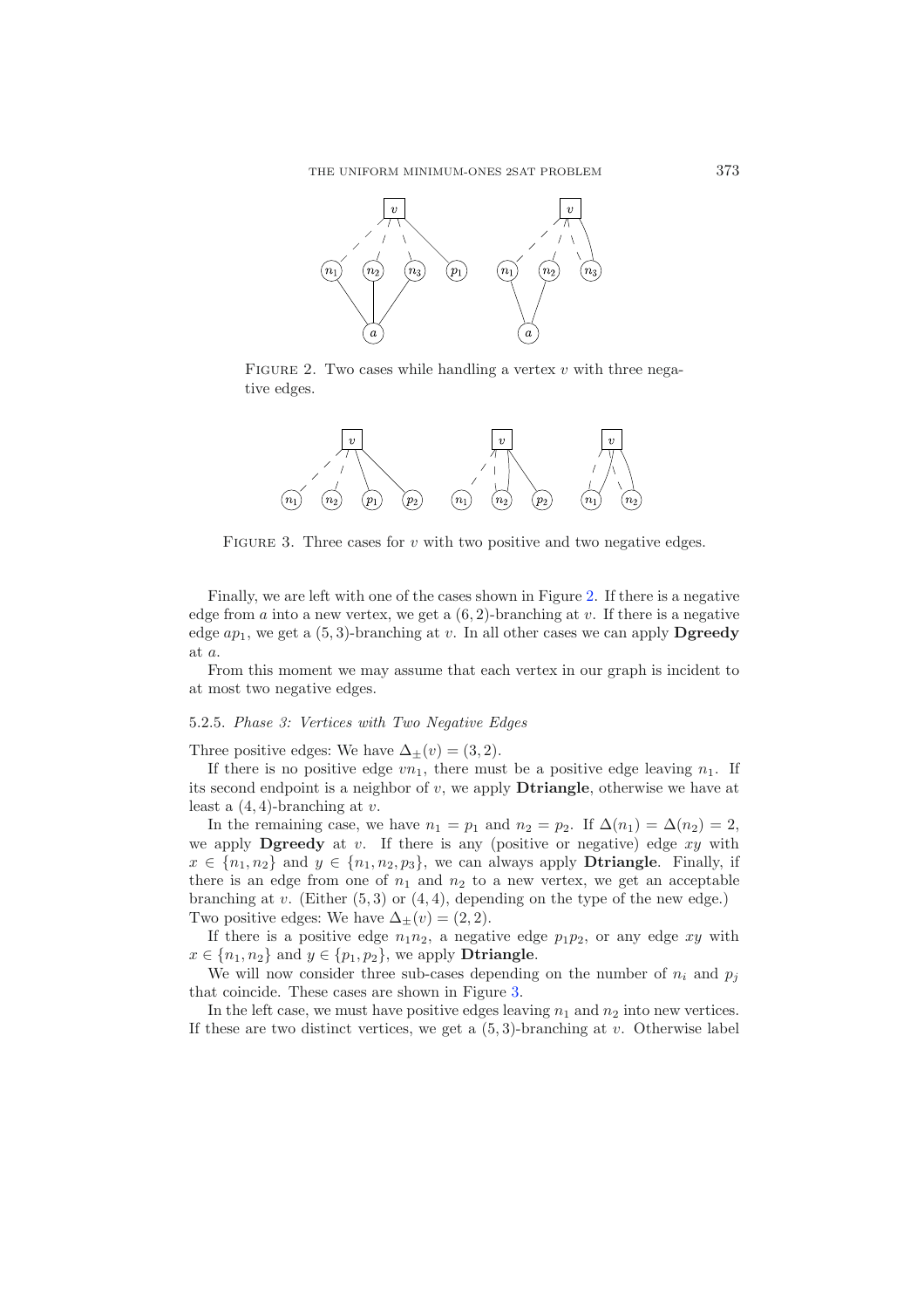<span id="page-11-0"></span>

FIGURE 4. The last remaining case for two positive and two negative edges.

their common vertex  $a$ . If there is a negative edge from  $a$  to a new vertex or to one of the  $p_i$ , we get an acceptable branching at v. In the other case, we can apply **Dgreedy** at a.

In the middle case, we must have a positive edge  $n_1a$  where a is a new vertex. We apply the same reasoning at  $a$  as in the previous case.

We are left with the case on the right. If one of  $n_1$  and  $n_2$  has degree 2, we can remove this vertex and  $v$  from the graph, find the optimal solution for the smaller graph, and then reattach the two vertices and determine their values. Otherwise, we have at least one more edge leaving each of the vertices. If there is an edge  $n_1n_2$ , we apply **Dtriangle**. If there are edges into two new vertices, we get an acceptable branching at v.

The last remaining case is shown in Figure [4.](#page-11-0) If the edges  $n_1a$  and  $n_2a$  are of different types, we have an acceptable branching at  $v$ . If they are both negative, we apply **Dgreedy** at v. If they are both positive, we can remove the vertices  $v$ and  $n_1$ , add a negative edge  $n_2a$ , solve the smaller problem and use the solution to reconstruct the optimal solution. To see the correctness of this construction, note that there are two possible assignments for v,  $n_1$ ,  $n_2$ , namely  $v \notin S$ ,  $n_1, n_2 \in S$ or  $v \in S$ ,  $n_1, n_2 \notin S$ . The latter, more desirable, assignment is only feasible if  $a \in S$ . Thus,  $n_2$  has a different value than a in any optimal solution which can be guaranteed by the additional negative edge.

One positive edge: We have  $\Delta_{+}(v) = (1, 2)$ .

If there is a positive edge  $n_1n_2$  or any edge  $n_ip_1$ , we apply **Dtriangle**.

Again, we now have two separate cases: either  $n_2 = p_1$  or not.

Case  $n_2 \neq p_1$ . If there is no negative edge at  $p_1$ , we apply **Dgreedy** at  $p_1$ . If there are positive edges from  $n_1$  and  $n_2$  into two distinct new vertices, we get at least a  $(5, 3)$ -branching at v. Otherwise, there are exactly two positive edges  $n_1a$  and  $n_2a$ . If there are no negative edges incident to a or the only negative edges incident to a are  $n_1a$  or  $n_2a$ , we apply **Dgreedy** at a, otherwise we get an acceptable branching at a.

Case  $n_2 = p_1$ . Note that there is no edge between  $n_1$  and  $n_2$ . If there is no other negative edge at  $n_2$ , we apply **Dgreedy** at  $n_2$ . Otherwise we have a negative edge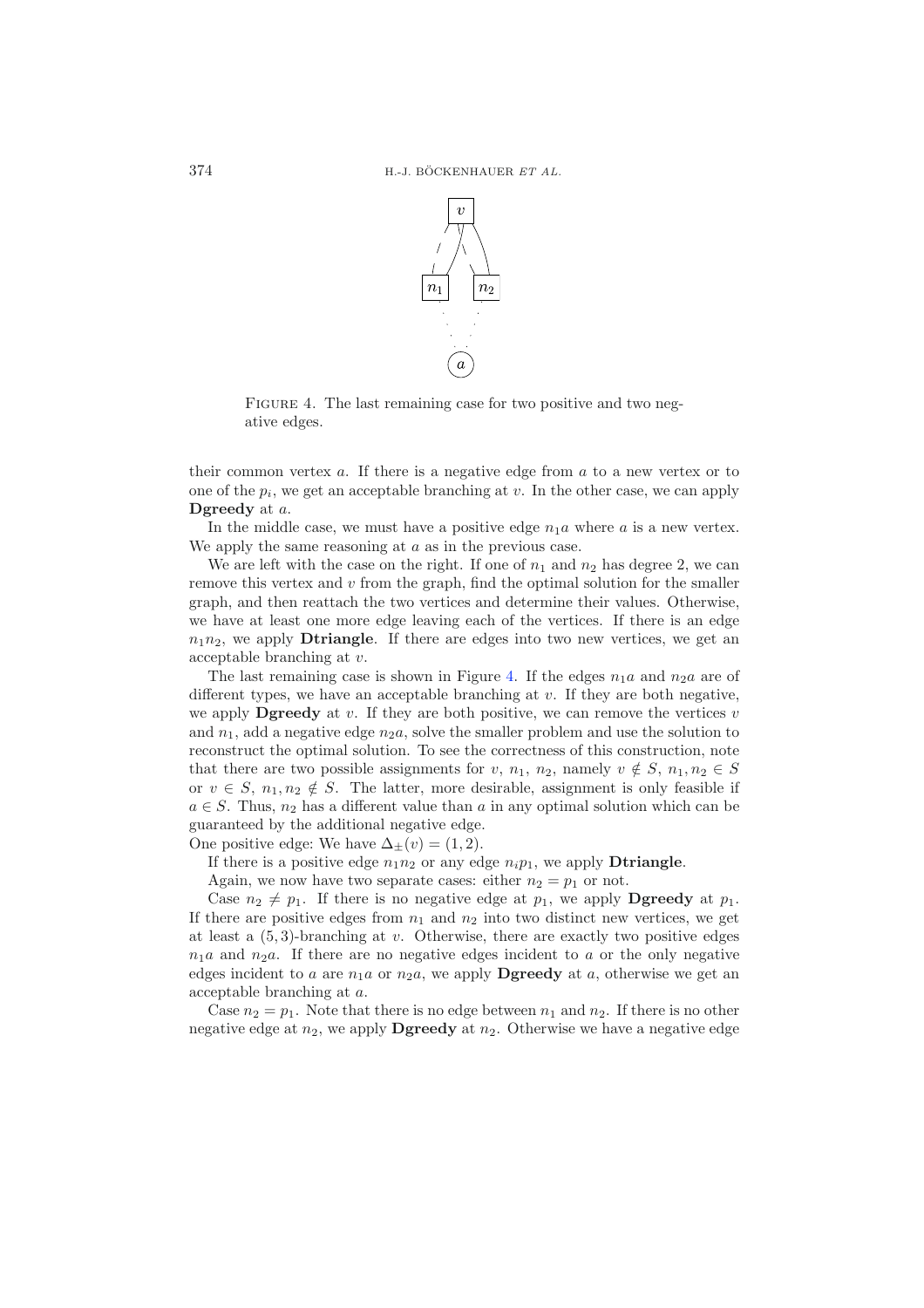<span id="page-12-0"></span>

FIGURE 5. Difficult cases with a single negative edge.

 $n_2a$ . Both  $n_1$  and a must be incident to positive edges. If there is a positive edge  $n_1a$ , we get at least a  $(4, 4)$ -branching at v. If there are positive edges from  $n_1$  and  $a$  to new vertices (not necessarily distinct ones), we get at least a  $(4, 4)$ -branching at v. The last remaining possibility are positive edges  $n_1b$  and  $n_2a$ , which gives us a  $(5, 3)$ -branching at v.

# 5.2.6. *Phase 3: Vertices with a single negative edge*

We are left with a graph in which each vertex is only incident to at most one negative edge, and each vertex incident to a negative edge has degree at most 5.

We skip the analysis for cases  $\Delta_{\pm}(v) = (4, 1)$  and  $\Delta_{\pm}(v) = (3, 1)$ . The analysis for these cases is just a simpler case of the analysis for  $\Delta_{+}(v) = (2, 1)$ . Two positive edges: we have  $\Delta_{\pm}(v) = (2, 1)$ .

If there is any edge  $n_1p_i$ , or a negative edge  $p_1p_2$ , we apply **Dtriangle**.

We will first consider the case  $n_1 \neq p_1$ . There are either one or two positive edges incident to  $n_1$ . Both cases are shown in Figure [5.](#page-12-0)

In the case on the left side of Figure [5](#page-12-0) consider the vertex a. If there is no negative edge leaving a, we can apply **Dgreedy**. If there is one into some  $p_i$ , we get an acceptable branching at  $v$ . Finally, let there be a negative edge  $ab$ . The new vertex b must have a positive edge. If it leads into a, we get at least a  $(6, 2)$ -branching at a, otherwise we get at least a  $(5, 3)$ -branching at v.

The case in Figure [5](#page-12-0) on the right can be solved as follows. If  $v$  and  $n_1$  are both false, then  $p_1, p_2, a_1, a_2$  must all be true and we find an optimal solution for the rest of the graph. Otherwise exactly one of  $v$  and  $n_1$  is true. We remove vertices v and  $n_1$ , add all four positive edges  $p_i a_j$ , find the optimal solution for the new graph and then deduce the values for v and  $n_1$ . Note that this is a special  $(6, 2)$ -branching.

Now for the case  $n_1 = p_1$ . If  $\Delta(n_1) = 2$ , we apply **Dgreedy** at v. Otherwise we get a positive edge  $n_1a$ . Now note that exactly one of v and  $n_1$  is true. Also, as a consequence,  $p_2$  and a may not be false at the same time. We now can add a positive edge  $p_2a$ , remove the vertices v and  $n_1$ , find the optimal solution for the smaller graph and afterwards deduce the truth values for  $v$  and  $n_1$ .

A single positive edge: Each vertex is either incident to positive edges only, or it is incident to a positive and a negative edge. Let v be such that  $\Delta_{+}(v) = (1, 1)$ .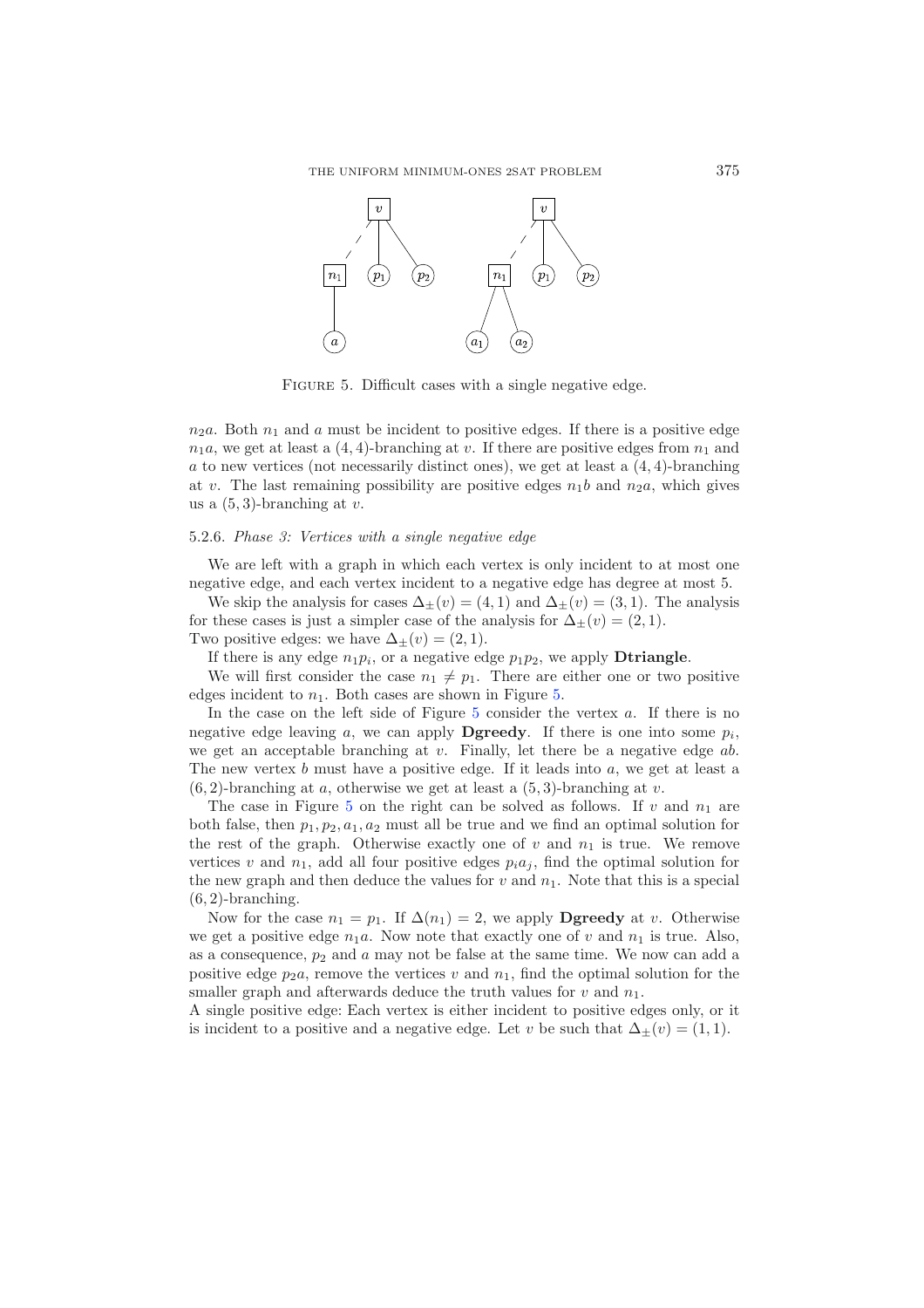If  $p_1 = n_1$ , we apply **Dgreedy** at  $n_1$ . If the positive edge from  $n_1$  goes to  $p_1$ , we apply **Dtriangle**, otherwise let its endpoint be a. If there are no negative edges from  $a$  or  $p_1$ , we can apply **Dgreedy** at that vertex. If there is a negative edge  $ap_1$ , we have a  $(4, 4)$ -branching at v. Finally, we might have negative edges ab and  $p_1c$ . Together with a positive edge that must be incident to c we again have a  $(4, 4)$ -branching at v.

This concludes Phase 3 of our algorithm.

5.3. Proof of correctness and time complexity

**Lemma 5.2.** *Whenever our algorithm branches, the branching vertex will be chosen to achieve at least a* (6, 2)*-, a* (5, 3)*-, or a* (4, 4)*-branching.*

*Proof.* This follows from the detailed presentation of the third phase of our algo $r$ ithm.

**Theorem 5.3.** *Our algorithm correctly solves the* Uniform Min-Ones-2SAT *and its time complexity is*  $\mathcal{O}(1.21061^n)$ *.* 

*Proof.* The correctness immediately follows from Lemma [5.1](#page-2-1) and the detailed analysis of the algorithm above.

Using Robson's algorithm [\[13\]](#page-14-12), we can find the minimum vertex cover in any graph with *n* vertices in  $\mathcal{O}(1.18882^n)$ .

By Lemma [5.2,](#page-2-2) each branching of our algorithm is at least a  $(6, 2)$ -, a  $(5, 3)$ -, or a (4, 4)-branching. Consider the recurrences that describe the time complexity of a branch and bound algorithm in each of these cases separately:

The recurrence  $T(n)=2T (n-4) + \mathcal{O}(1)$  solves to  $T (n) = \mathcal{O}(1.18921^n)$ ,

the recurrence  $T(n) = T(n-3) + T(n-5) + \mathcal{O}(1)$  solves to  $T(n) = \mathcal{O}(1.19386^n)$ . and the recurrence  $T(n) = T(n-2) + T(n-6) + O(1)$  solves to  $O(1.21061<sup>n</sup>)$ .

Hence, even if the worst case occurs and our algorithm is forced to perform (6,2) branchings until it runs out of vertices, its time complexity will be  $\mathcal{O}(1.21061<sup>n</sup>)$ .  $\Box$ 

Additionally, our algorithm can be easily modified to obtain a parameterized complexity algorithm.

**Theorem 5.4.** *Given a positive integer* k *and a* Uniform Min-Ones-2SAT *instance, we can check whether there is a satisfying assignment with at most* k *true variables in*  $\mathcal{O}^*(2^k)$ *.* 

*Proof.* Phase 1 runs in polynomial time. In Phase 2 and Phase 3 we can easily verify that each branching is done on a vertex incident to a positive and a negative edge. Hence, in each branch we set at least one new variable to true. This implies that we can limit the search tree depth to  $k$ . If a solution with at most  $k$  true variables exists, we will still find it.

For Phase 4, we can use the algorithm by Chen *et al.* [\[4](#page-14-13)], which is an  $\mathcal{O}(kn + 1)$  $1.2852<sup>k</sup>$ ) algorithm for the parameterized version of the minimum vertex cover  $\Box$